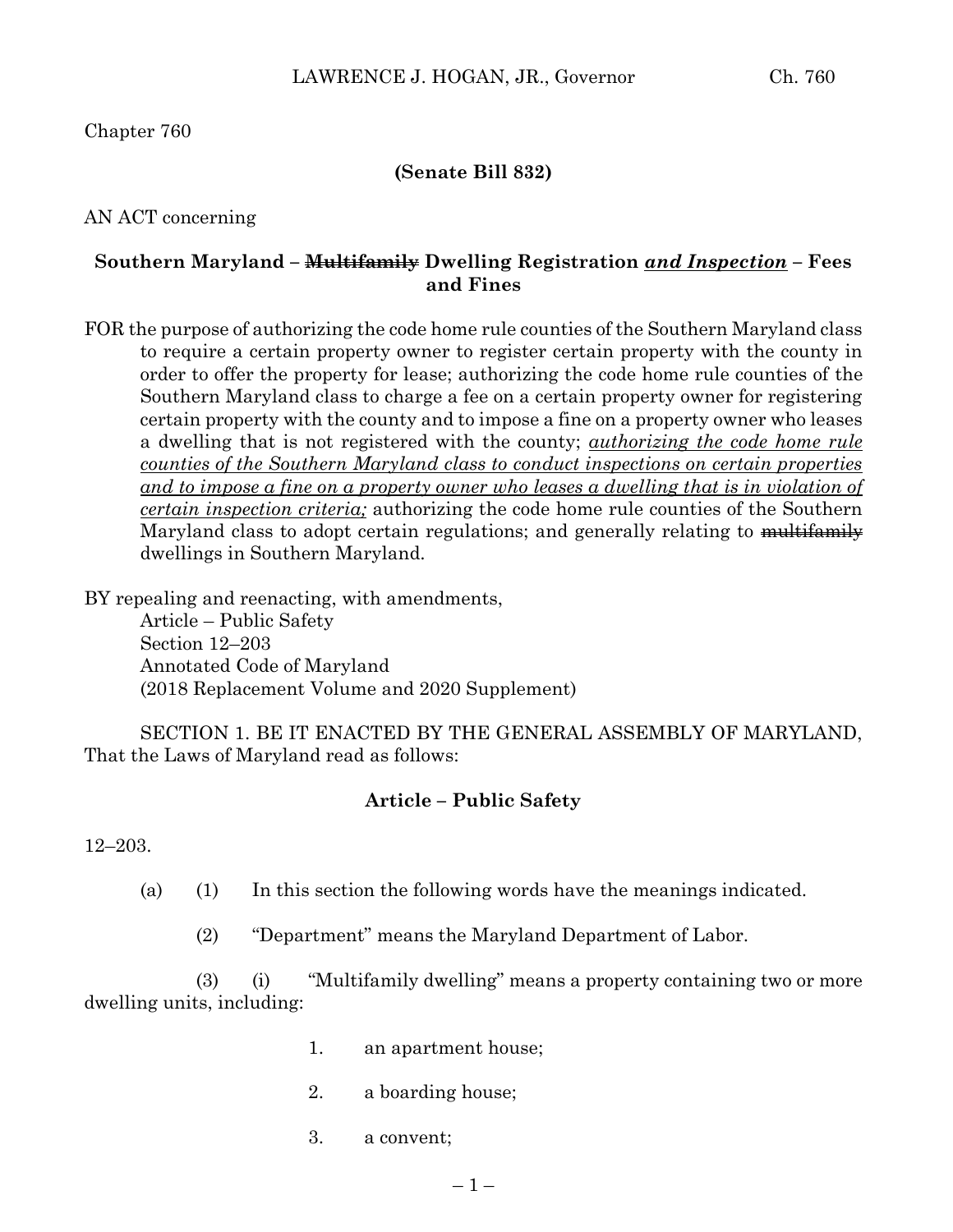### Ch. 760 2021 LAWS OF MARYLAND

- 4. a dormitory;
- 5. a fraternity or sorority house;
- 6. a hotel or motel;
- 7. a monastery; and
- 8. a vacation time–share property.
- (ii) "Multifamily dwelling" does not include:

1. a condominium, as defined in § 11–101 of the Real Property Article; or

2. a cooperative housing corporation, as defined in § 5–6B–01 of the Corporations and Associations Article.

(4) "Professional inspector" means:

(i) a professional engineer licensed under Title 14 of the Business Occupations and Professions Article and experienced in the practice of structural engineering;

(ii) an architect licensed under Title 3 of the Business Occupations and Professions Article and knowledgeable in the design, construction, and inspection of buildings; or

(iii) for purposes of the inspection of a multifamily dwelling containing more than 10 dwelling units, a qualified person with at least 5 years of experience in multifamily dwelling operations, upkeep, and maintenance.

(b) Each political subdivision shall adopt by regulation a local housing code that sets minimum property maintenance standards for housing in the subdivision.

(c) The Department shall adopt by regulation a Minimum Livability Code.

(d) (1) Except as provided in paragraph (2) of this subsection, the Minimum Livability Code applies to residential structures used for human habitation.

- (2) The Minimum Livability Code does not apply to:
	- (i) an owner–occupied housing unit;

(ii) any housing in a political subdivision that has adopted a local housing code that substantially conforms to the Minimum Livability Code; or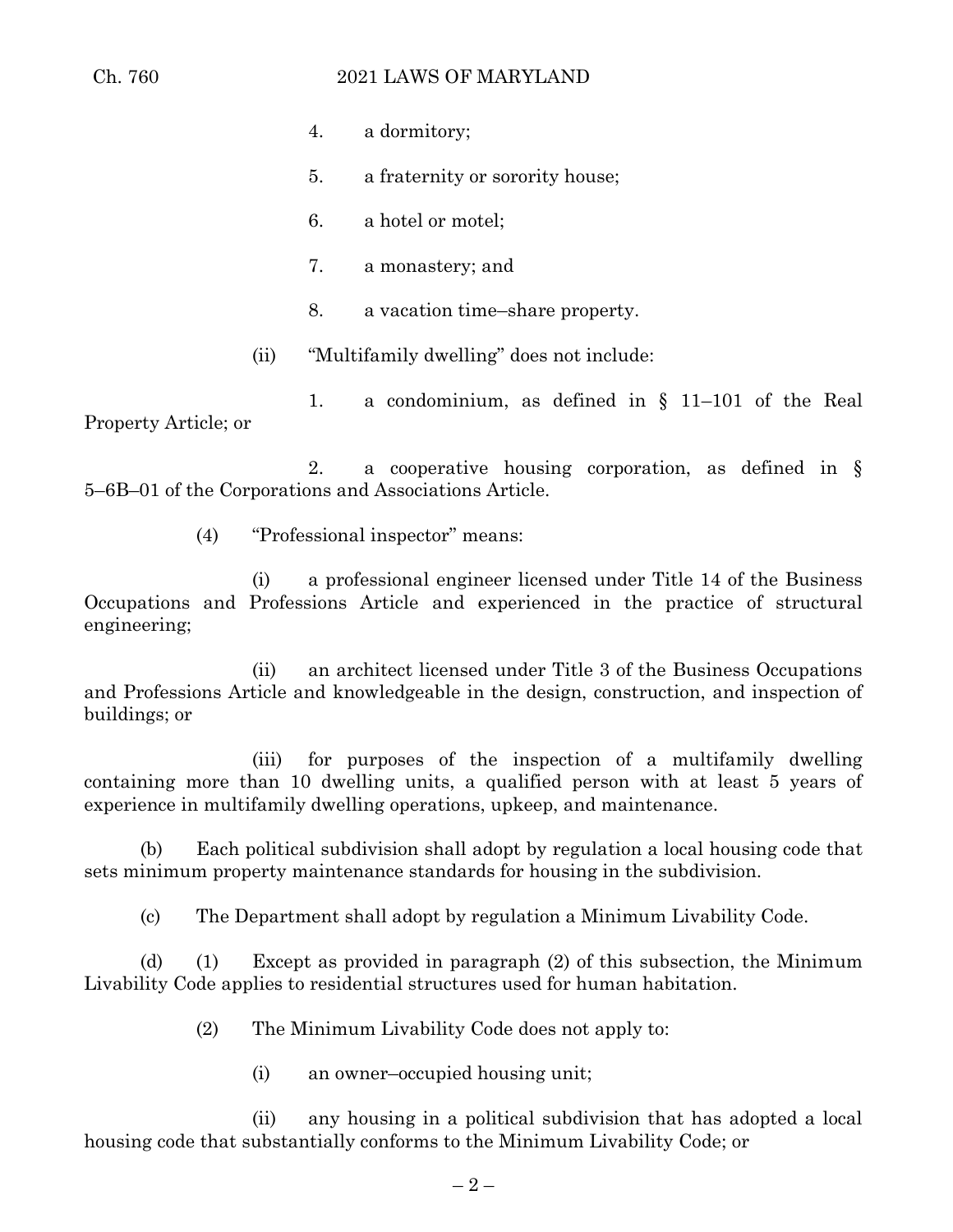- (iii) any housing exempted by the Department.
- (e) The Minimum Livability Code shall:
	- (1) set minimum property standards for housing in the State;
	- (2) allow for exceptions and variations between political subdivisions:
		- (i) to reflect geographic differences; or

(ii) if the Department determines that unique local conditions justify exceptions or variations recommended by political subdivisions; and

(3) include minimum standards for:

(i) basic equipment and facilities used for light, ventilation, heat, and sanitation; and

(ii) safe and sanitary maintenance of residential structures and premises.

(f) (1) The political subdivision in which the housing is located shall enforce the Minimum Livability Code.

(2) Unless alternative housing is provided, an individual may not be displaced by enforcement of the Minimum Livability Code.

(3) (i) This paragraph does not apply in Baltimore City.

(ii) A political subdivision shall require an inspection of each multifamily dwelling in the political subdivision in which a unit in the multifamily dwelling has balcony railings that are primarily constructed of wood at least once every 5 years, beginning no later than 10 years after the balcony is constructed, to ensure that the balcony railings meet the requirements of the applicable local housing code or the Minimum Livability Code.

(iii) A political subdivision may:

1. conduct inspections required under subparagraph (ii) of this paragraph;

2. authorize a third party to conduct inspections required under subparagraph (ii) of this paragraph on behalf of the political subdivision; or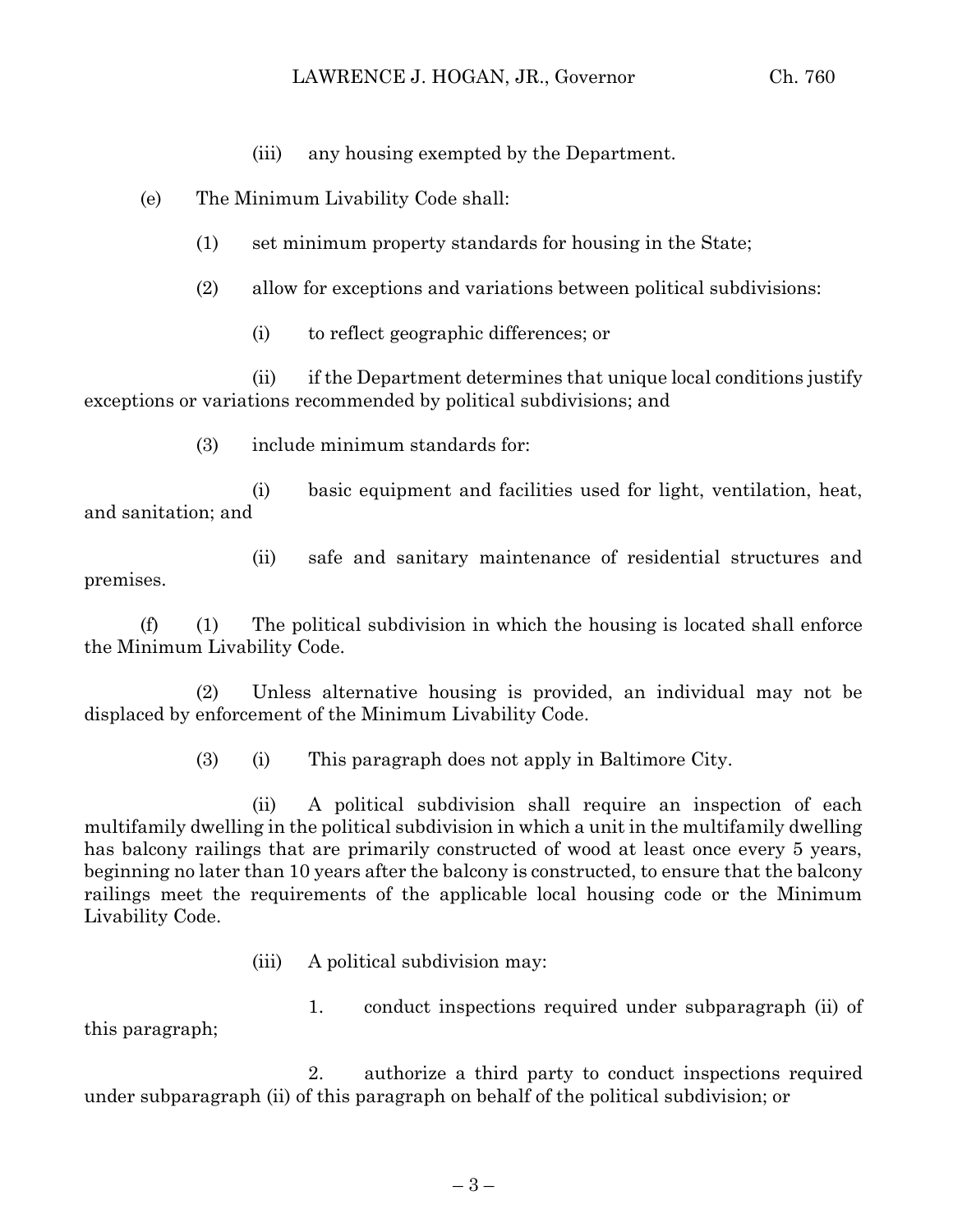#### Ch. 760 2021 LAWS OF MARYLAND

3. require an inspection required under subparagraph (ii) of this paragraph to be conducted and certified to the political subdivision by a professional inspector hired by the owner of the multifamily dwelling.

(iv) A certification made by a professional inspector under subparagraph (iii)3 of this paragraph shall:

1. be made in the form required by the applicable political subdivision; and

- 2. include:
- A. a statement that the balcony railings have been inspected;
- B. the name of the owner of the multifamily dwelling;
- C. the address of the multifamily dwelling;
- D. the name of the inspector;
- E. the date the multifamily dwelling was inspected;
- F. the results of the inspection; and

G. any other information required by the political subdivision.

(v) A political subdivision shall:

1. provide notice to the owner of a multifamily dwelling at least 10 days before any inspection of the dwelling conducted under subparagraph (iii)1 or 2 of this paragraph; or

2. A. notify the owner of a multifamily dwelling of the need to have a professional inspector complete an inspection under subparagraph (iii)3 of this paragraph; and

B. allow the owner of the multifamily dwelling a reasonable period of time to have the inspection completed.

(vi) A political subdivision that otherwise inspects multifamily dwelling units at least once every 5 years may include the inspection required under subparagraph (ii) of this paragraph as part of that inspection.

(4) (i) In this paragraph, "multiple–family dwelling" has the meaning stated in Article 13, § 5–1 of the Baltimore City Code.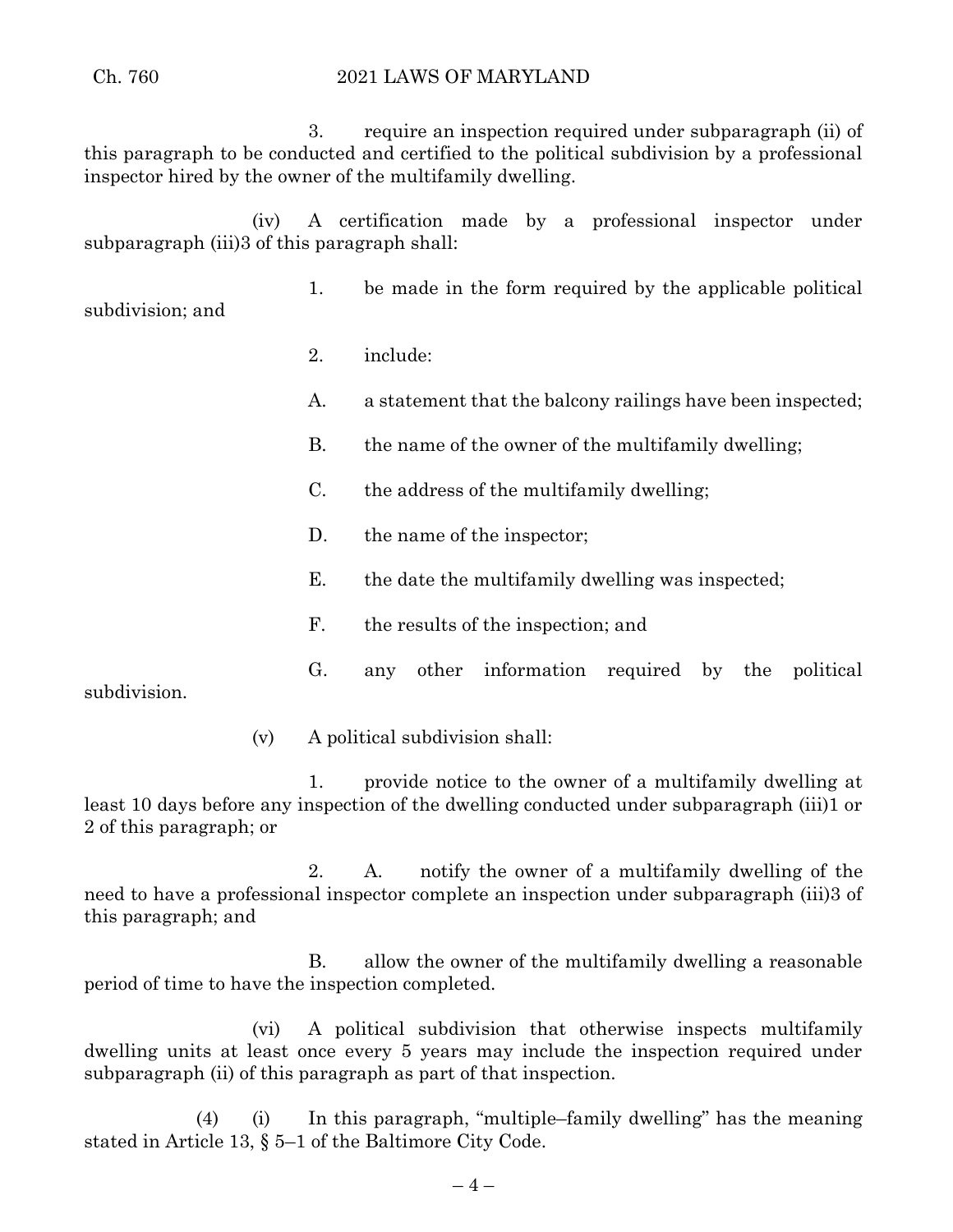(ii) This paragraph applies only in Baltimore City.

(iii) Baltimore City may not issue or renew a multiple–family dwelling license unless the applicant demonstrates that a professional inspector has completed an inspection of the multiple–family dwelling to ensure that each balcony railing in the multiple–family dwelling meets the requirements of the Building, Fire, and Related Codes of Baltimore City.

(iv) Beginning in October 2015, and every 5 years thereafter, at the time that Baltimore City sends a renewal notice to a holder of a multiple–family dwelling license, Baltimore City shall notify the license holder of the inspection requirement under subparagraph (iii) of this paragraph.

(5) A political subdivision may charge a property owner a fee for:

- (i) an inspection made to enforce the Minimum Livability Code; and
- (ii) a periodic inspection made under paragraph (3) or (4) of this

subsection.

# **(6) (I)** *1. IN THIS PARAGRAPH, "DWELLING UNIT" MEANS A BUILDING OR PART OF A BUILDING THAT PROVIDES LIVING OR SLEEPING FACILITIES FOR ONE OR MORE INDIVIDUALS.*

### *2. "DWELLING UNIT" INCLUDES A ONE OR TWO FAMILY DWELLING.*

*(II)* **THIS PARAGRAPH APPLIES ONLY IN THE CODE HOME RULE COUNTIES OF THE SOUTHERN MARYLAND CLASS, AS IDENTIFIED IN § 9–302 OF THE LOCAL GOVERNMENT ARTICLE.**

**(II)** *(III)* **A CODE HOME RULE COUNTY OF THE SOUTHERN MARYLAND CLASS MAY:**

**1. REQUIRE A PROPERTY OWNER OF A** *DWELLING UNIT OR A* **MULTIFAMILY DWELLING LOCATED IN THE COUNTY TO REGISTER THE DWELLING WITH THE COUNTY IN ORDER TO OFFER UNITS IN THE DWELLINGS FOR LEASE;**

**2. CHARGE A FEE ON A PROPERTY OWNER FOR REGISTERING A** *DWELLING UNIT OR A* **MULTIFAMILY DWELLING WITH THE COUNTY; AND**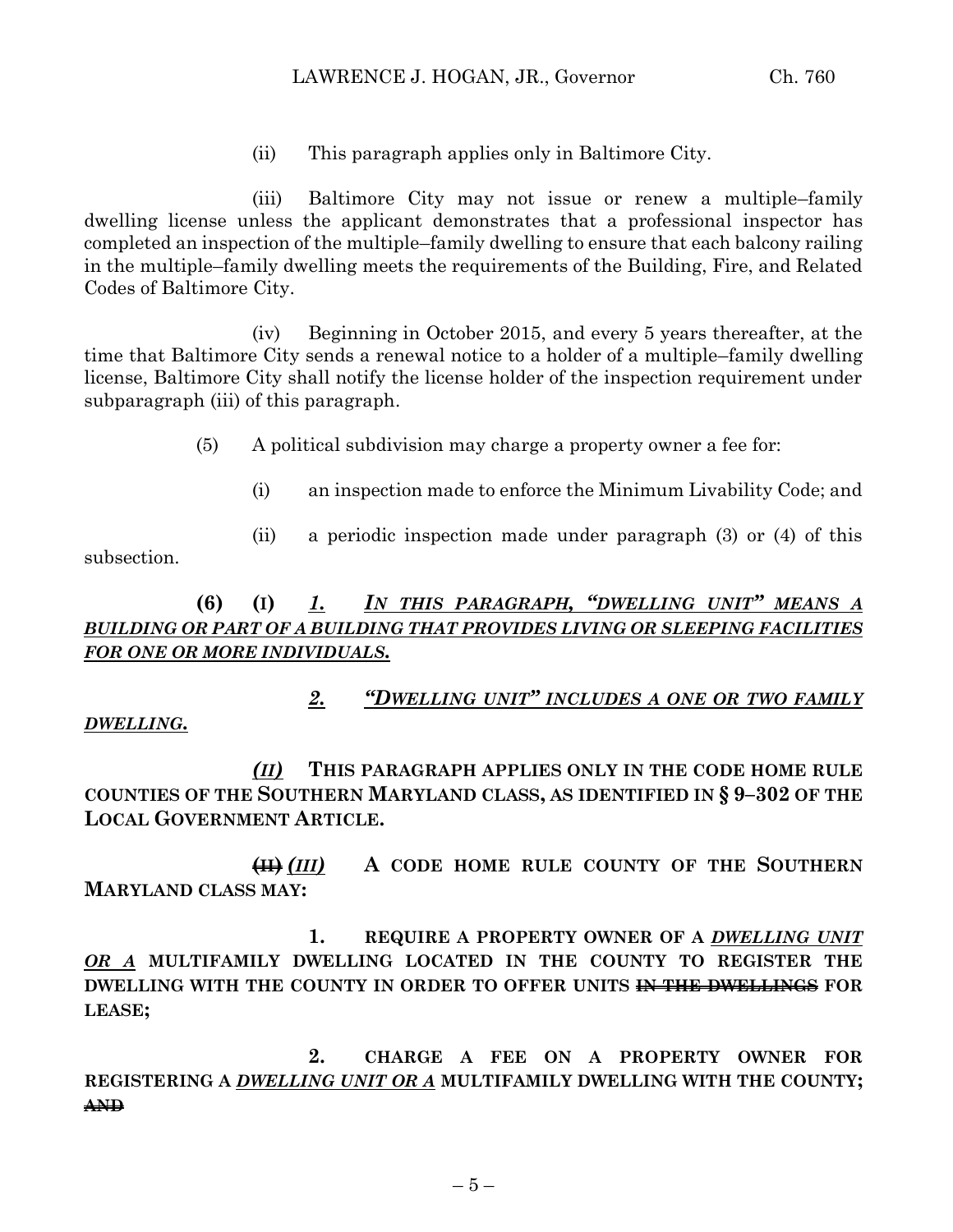### **3.** *CONDUCT INSPECTIONS OF A DWELLING UNIT OR A MULTIFAMILY DWELLING THAT IS REGISTERED WITH THE COUNTY TO ENFORCE MINIMUM PROPERTY MAINTENANCE STANDARDS; AND*

*4.* **IMPOSE A FINE ON A PROPERTY OWNER** *UNDER THIS PARAGRAPH* **THAT***:*

*A.* **LEASES A UNIT IN A MULTIFAMILY DWELLING** *OR A DWELLING UNIT* **THAT IS NOT REGISTERED WITH THE COUNTY UNDER THIS PARAGRAPH***; OR*

# *B. IS IN VIOLATION OF THE INSPECTION CRITERIA ESTABLISHED BY THE COUNTY***.**

# **(III)** *(IV)* **A CODE HOME RULE COUNTY OF THE SOUTHERN MARYLAND CLASS MAY ADOPT REGULATIONS RELATING TO THE REGISTRATION OF**  *DWELLING UNITS OR* **MULTIFAMILY DWELLINGS UNDER THIS PARAGRAPH.**

 $(g)$  (1) On application of the property owner, a political subdivision may waive the applicability of the Minimum Livability Code to a unit of rental housing if:

(i) each tenant of the unit is given adequate notice in the form and manner specified by the political subdivision;

(ii) each tenant is given an opportunity to comment on the application in writing or in person; and

(iii) the waiver would not threaten the health or safety of any tenant.

(2) A political subdivision may waive applicability of the Minimum Livability Code if the waiver is granted on the basis of the religious practices of the tenant of a unit of rental housing.

(h) The Department:

(1) shall decide questions of interpretation of the Minimum Livability Code, including questions that relate to uniform enforcement by political subdivisions; and

(2) may authorize waivers or exemptions under the Minimum Livability Code.

(i) (1) The Department may provide matching grants and technical assistance to political subdivisions to implement the Minimum Livability Code.